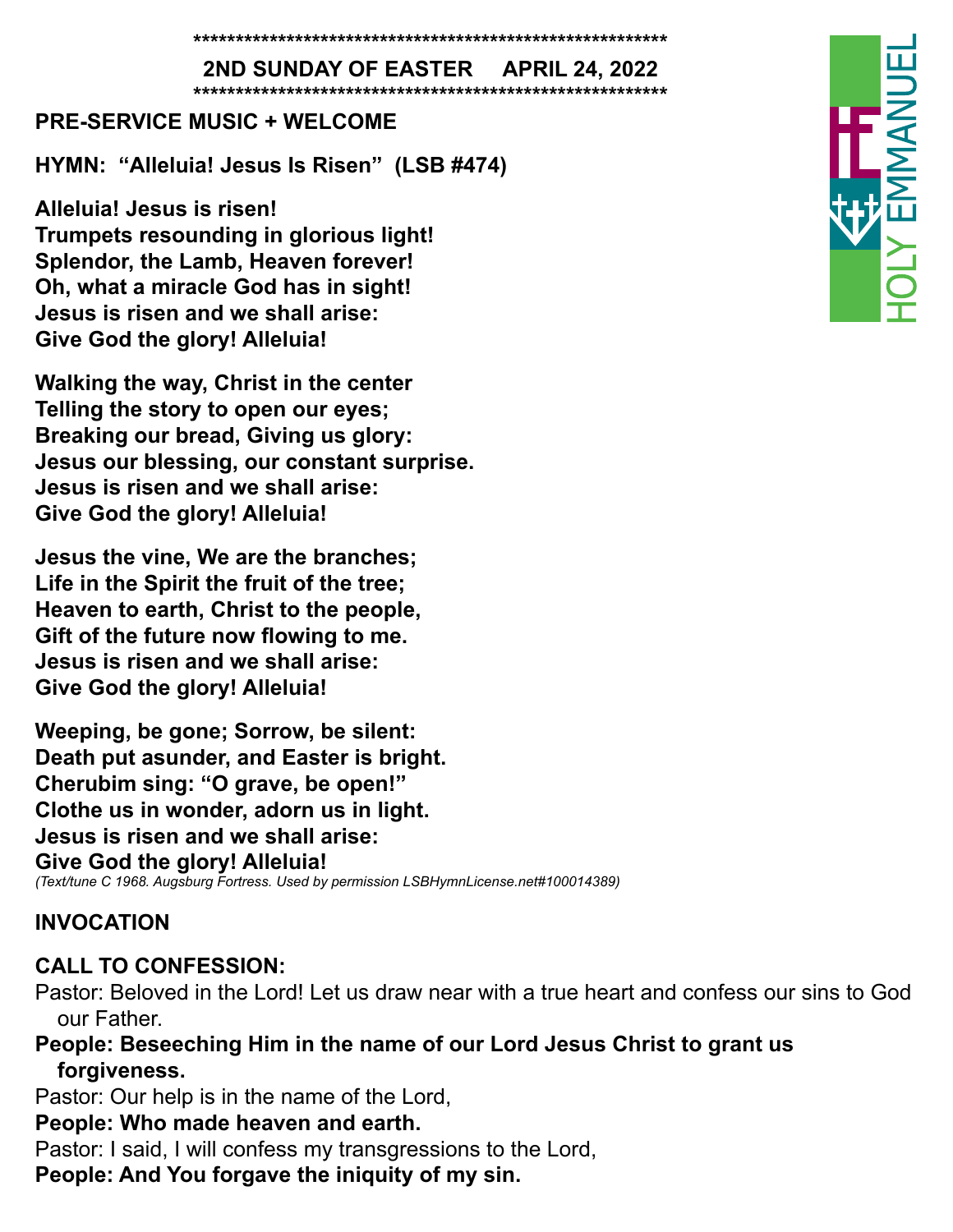#### **CONFESSION OF SINS:**

Pastor: Almighty God, our Maker and Redeemer, we poor sinners confess to You that we are by nature sinful and unclean and that we have sinned against You by thought, word, and deed. Therefore we flee for refuge to Your boundless mercy, seeking and imploring Your grace for the sake of our Lord Jesus Christ.

**People: O most merciful God, who has given Your only-begotten Son to die for us, have mercy upon us and for His sake grant us forgiveness of all our sins; and by Your Holy Spirit increase in us true knowledge of You and of Your will and true obedience to Your word, to the end that by Your grace we may come to everlasting life; through Jesus Christ, our Lord. Amen.** 

#### **ASSURANCE OF GRACE**

#### **OPEN ARMS ECC SING**

#### **CHILDREN'S LESSON**

#### **FIRST READING: Acts 5:12-32**

<sup>12</sup> The apostles performed many miraculous signs and wonders among the people. And all the believers used to meet together in Solomon's Colonnade. 13 No one else dared join them, even though they were highly regarded by the people. <sup>14</sup> Nevertheless, more and more men and women believed in the Lord and were added to their number. <sup>15</sup>As a result, people brought the sick into the streets and laid them on beds and mats so that at least Peter's shadow might fall on some of them as he passed by. <sup>16</sup> Crowds gathered also from the towns around Jerusalem, bringing their sick and those tormented by evil spirits, and all of them were healed. <sup>17</sup> Then the high priest and all his associates, who were members of the party of the Sadducees, were filled with jealousy.  $18$  They arrested the apostles and put them in the public jail. <sup>19</sup> But during the night an angel of the Lord opened the doors of the jail and brought them out. <sup>20</sup> "Go, stand in the temple courts," he said, "and tell the people the full message of this new life."  $21$  At daybreak they entered the temple courts, as they had been told, and began to teach the people. When the high priest and his associates arrived, they called together the Sanhedrin—the full assembly of the elders of Israel—and sent to the jail for the apostles. 22 But on arriving at the jail, the officers did not find them there. So they went back and reported, <sup>23</sup> "We found the jail securely locked, with the guards standing at the doors; but when we opened them, we found no one inside." <sup>24</sup> On hearing this report, the captain of the temple guard and the chief priests were puzzled, wondering what would come of this. 25 Then someone came and said, "Look! The men you put in jail are standing in the temple courts teaching the people."  $^{26}$  At that, the captain went with his officers and brought the apostles. They did not use force, because they feared that the people would stone them. <sup>27</sup> Having brought the apostles, they made them appear before the Sanhedrin to be questioned by the high priest. <sup>28</sup> "We gave you strict orders not to teach in this name," he said. "Yet you have filled Jerusalem with your teaching and are determined to make us guilty of this man's blood." <sup>29</sup> Peter and the other apostles replied: "We must obey God rather than men! <sup>30</sup> The God of our fathers raised Jesus from the dead—whom you had killed by hanging him on a tree. <sup>31</sup> God exalted him to his own right hand as Prince and Savior that he might give repentance and forgiveness of sins to Israel. <sup>32</sup> We are witnesses of these things, and so is the Holy Spirit, whom God has given to those who obey him."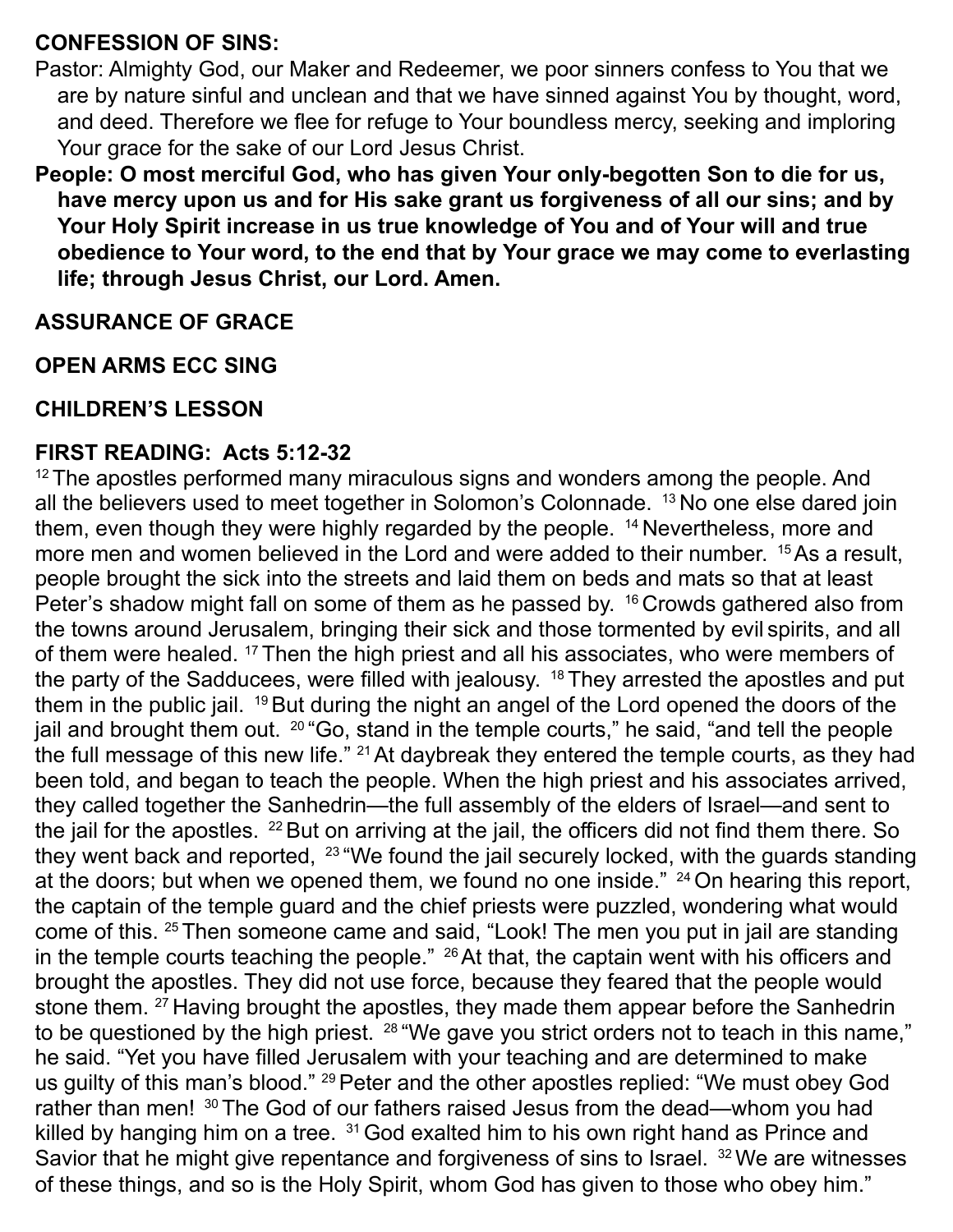#### **GOSPEL: John 20:19-31**

 $19$ On the evening of that first day of the week, when the disciples were together, with the doors locked for fear of the Jews, Jesus came and stood among them and said, "Peace be with you!" <sup>20</sup> After he said this, he showed them his hands and side. The disciples were overjoyed when they saw the Lord. <sup>21</sup> Again Jesus said, "Peace be with you! As the Father has sent me, I am sending you." <sup>22</sup> And with that he breathed on them and said, "Receive the Holy Spirit.  $23$  If you forgive anyone his sins, they are forgiven; if you do not forgive them, they are not forgiven." <sup>24</sup> Now Thomas (called Didymus), one of the Twelve, was not with the disciples when Jesus came. <sup>25</sup> So the other disciples told him, "We have seen the Lord!" But he said to them, "Unless I see the nail marks in his hands and put my finger where the nails were, and put my hand into his side, I will not believe it."  $^{26}$ A week later his disciples were in the house again, and Thomas was with them. Though the doors were locked, Jesus came and stood among them and said, "Peace be with you!" <sup>27</sup> Then he said to Thomas, "Put your finger here; see my hands. Reach out your hand and put it into my side. Stop doubting and believe." <sup>28</sup> Thomas said to him, "My Lord and my God!" <sup>29</sup> Then Jesus told him, "Because you have seen me, you have believed; blessed are those who have not seen and yet have believed." <sup>30</sup> Jesus did many other miraculous signs in the presence of his disciples, which are not recorded in this book. <sup>31</sup> But these are written that you may believe that Jesus is the Christ, the Son of God, and that by believing you may have life in his name.

### **CONFESSION OF FAITH:** *(The Apostle's Creed)*

I believe in God the Father Almighty, maker of heaven and earth. And in Jesus Christ, his only Son, our Lord; who was conceived by the Holy Spirit, born of the virgin Mary; suffered under Pontius Pilate, was crucified, died, and was buried; He descended into hell; The third day he rose again from the dead; He ascended into heaven and sits at the right hand of God the Father Almighty; From thence He will come to judge the living and the dead. I believe in the Holy Spirit, the holy Christian Church, the communion of saints, the forgiveness of sins, the resurrection of the body and the life everlasting. Amen.

### **HYMN: "Savior, like a Shepherd Lead Us"** *(LSB #711)*

**Savior, like a shepherd lead us; Much we need Your tender care. In Your pleasant pastures feed us, For our use Your fold prepare. Blessed Jesus, blessed Jesus, You have bought us; we are Yours Blessed Jesus, blessed Jesus, You have bought us; we are Yours**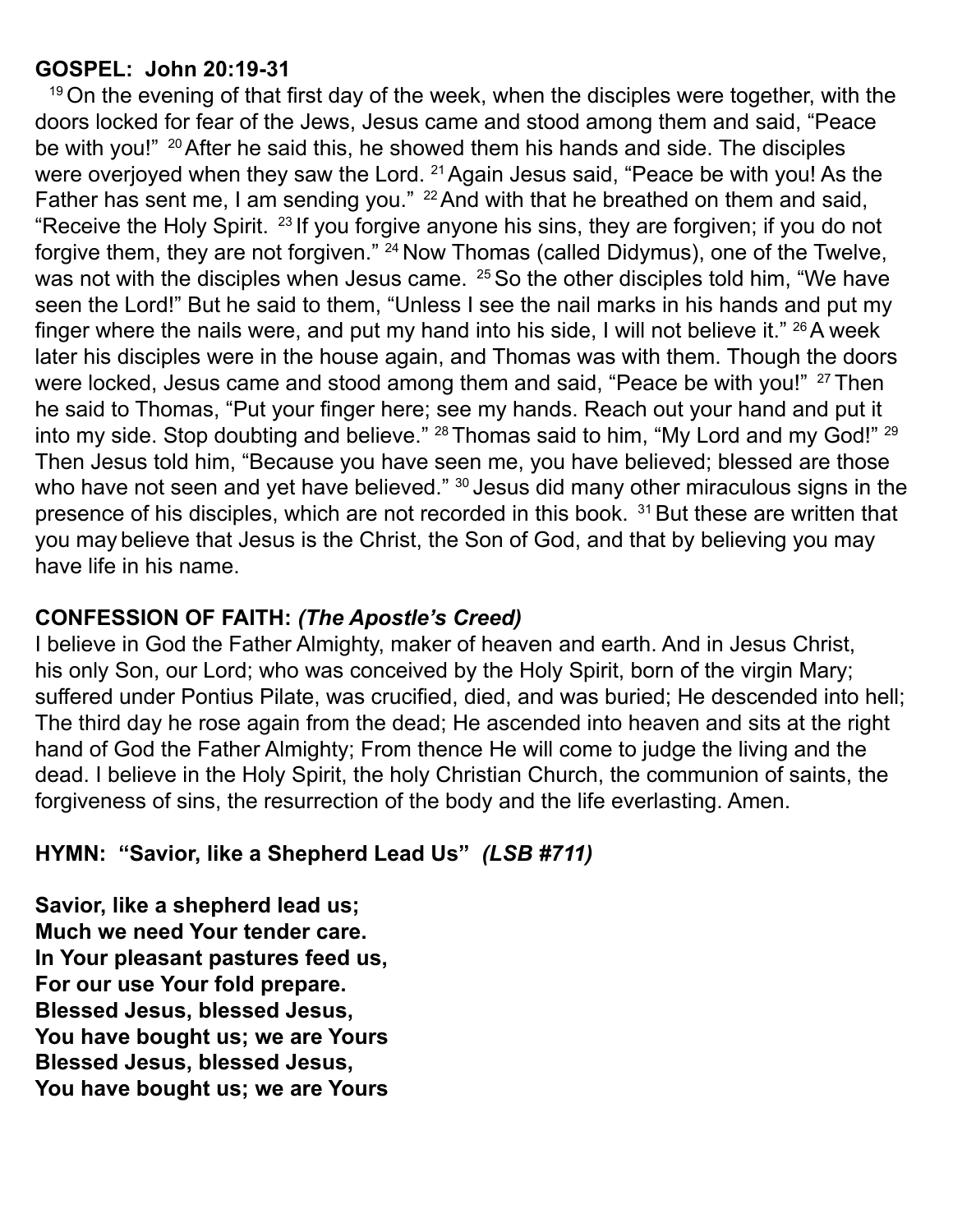**We are Yours; in love befriend us, Be the guardian of our way; Keep Your flock, from sin defend us, Seek us when we go astray. Blessed Jesus, blessed Jesus, Hear us children when we pray. Blessed Jesus, blessed Jesus, Hear us children when we pray.**

**You have promised to receive us, Poor and sinful though we be; You have mercy to relieve us, Grace to cleanse, and pow'r to free. Blessed Jesus, blessed Jesus, Early let us turn to You. Blessed Jesus, blessed Jesus, Early let us turn to You.** *(Public Domain)*

**SERMON: Revelation 1:9-18 "What's in a Picture?"**

**THE OFFERING**

**ECC TEACHER RECOGNITION**

#### **PRAYERS**

#### **THE LORD'S PRAYER**

**People: Our Father who art in heaven, Hallowed be Thy name; Thy kingdom come; Thy will be done on earth as it is in heaven; Give us this day our daily bread; And forgive us our trespasses, as we forgive those who trespass against us; And lead us not into temptation; But deliver us from evil; For thine is the kingdom and the power and the glory forever and ever. Amen.** 

#### **EASTER BLESSING:**

Pastor: Christ is risen!

**People: He is risen indeed! Alleluia!**

Pastor: Raise your praises high.

**People: With heartfelt thanks we follow Christ, His wondrous love to see.**

Pastor: Alleluia! Christ is risen, nevermore to die!

**People: From death to life we follow Christ, from cross to victory.**

Pastor: Alleluia! Christ is risen! Death's dark reign is done!

**People: So by God's grace we take our place in paradise at last.**

Pastor: Go now in the power of the Spirit.

**People: We leave believing in and proclaiming the name of our risen Lord Jesus.** Pastor: Thanks be to God!

**People: Alleluia! Alleluia! Amen.**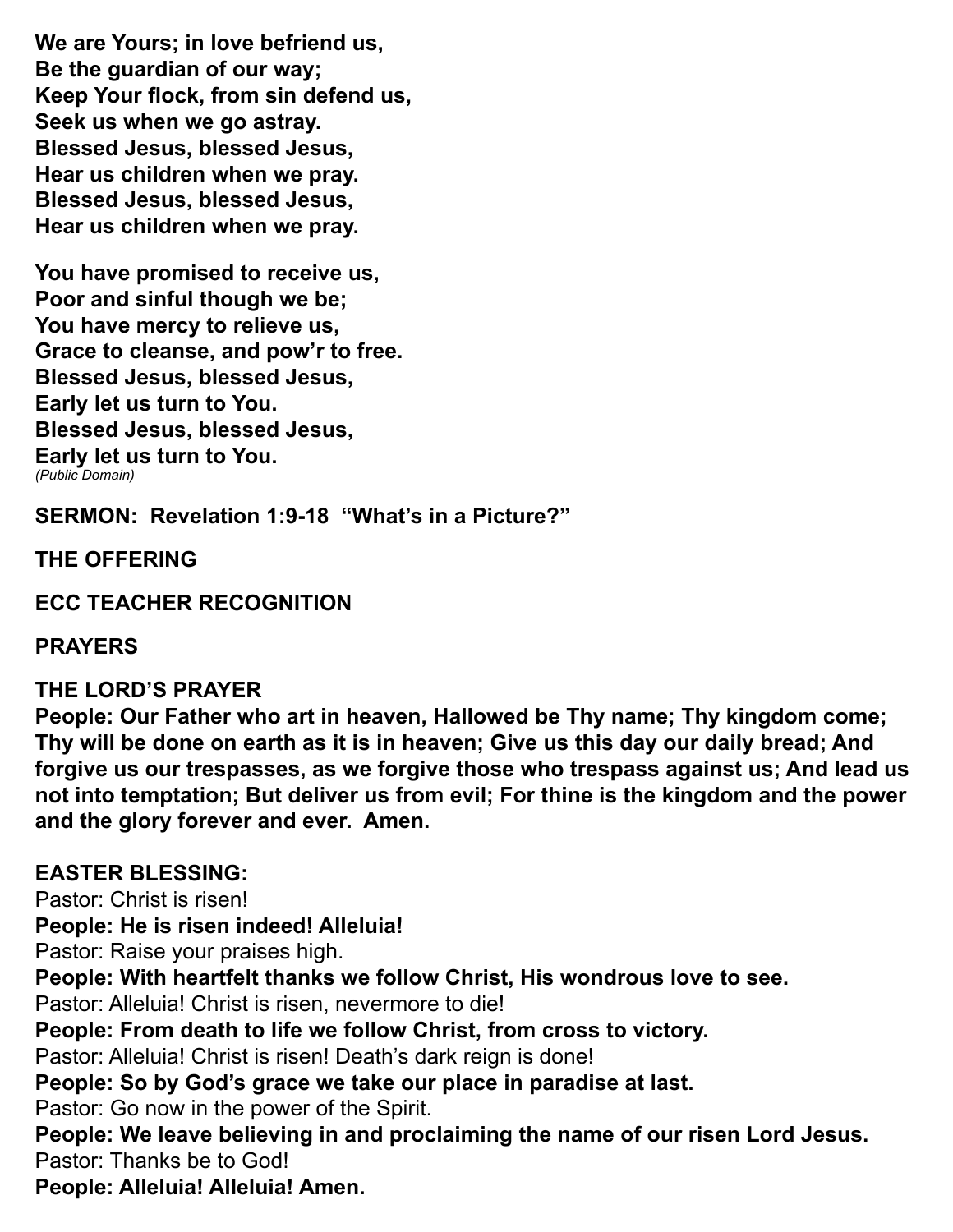**HYMN: "I Know That My Redeemer Lives"** *(LSB #461)*

**I know that my Redeemer lives; What comfort this sweet sentence gives! He lives, He lives, who once was dead; He lives my ever living head.**

**He lives triumphant from the grave; He lives eternally to save; He lives all glorious in the sky; He lives exalted there on high.**

**He lives to bless me with His love; He lives to plead for me above; He lives my hungry soul to feed; He lives to help in time of need.**

**He lives and grants me daily breath; He lives, and I shall conquer death; He lives my mansion to prepare; He lives to bring me safely there.**

**He lives, all glory to His name! He lives, my Jesus, still the same; Oh, the sweet joy this sentence gives: I know that my Redeemer lives!** *(Public Domain)*

#### **PRAYER MINISTRY**

*Please include the following friends and happenings in your personal prayers For God's Blessing On Their Medical Treatment* - Richard St Martin *Our Home bound & Those In Care Centers* - Pat Hibben - John Arne - Vera Marko - Lillian Prok - Jerry & Sharon Bliven - Lorraine McKay - Marion Michalik - Stan Cherveny *Our Local & Global Mission Ministries* -Rev Dr. Dan & Dr. Joan Jastram, Northern Asia (Recipients of our "Together In Mission") -Rev. Blidi Minely, Liberia, Africa (Recipient of our "Care Barrels") *Local & Global Concerns* -For Health & Safety in this COVID 19 Pandemic -For a spirit of unity and Godliness among the leadership of The United States of America and President Biden **This Weeks Birthday's**

26-Apr Frank Schadewald 29-Apr Steve Johnstone 30-Apr Gordon Leonard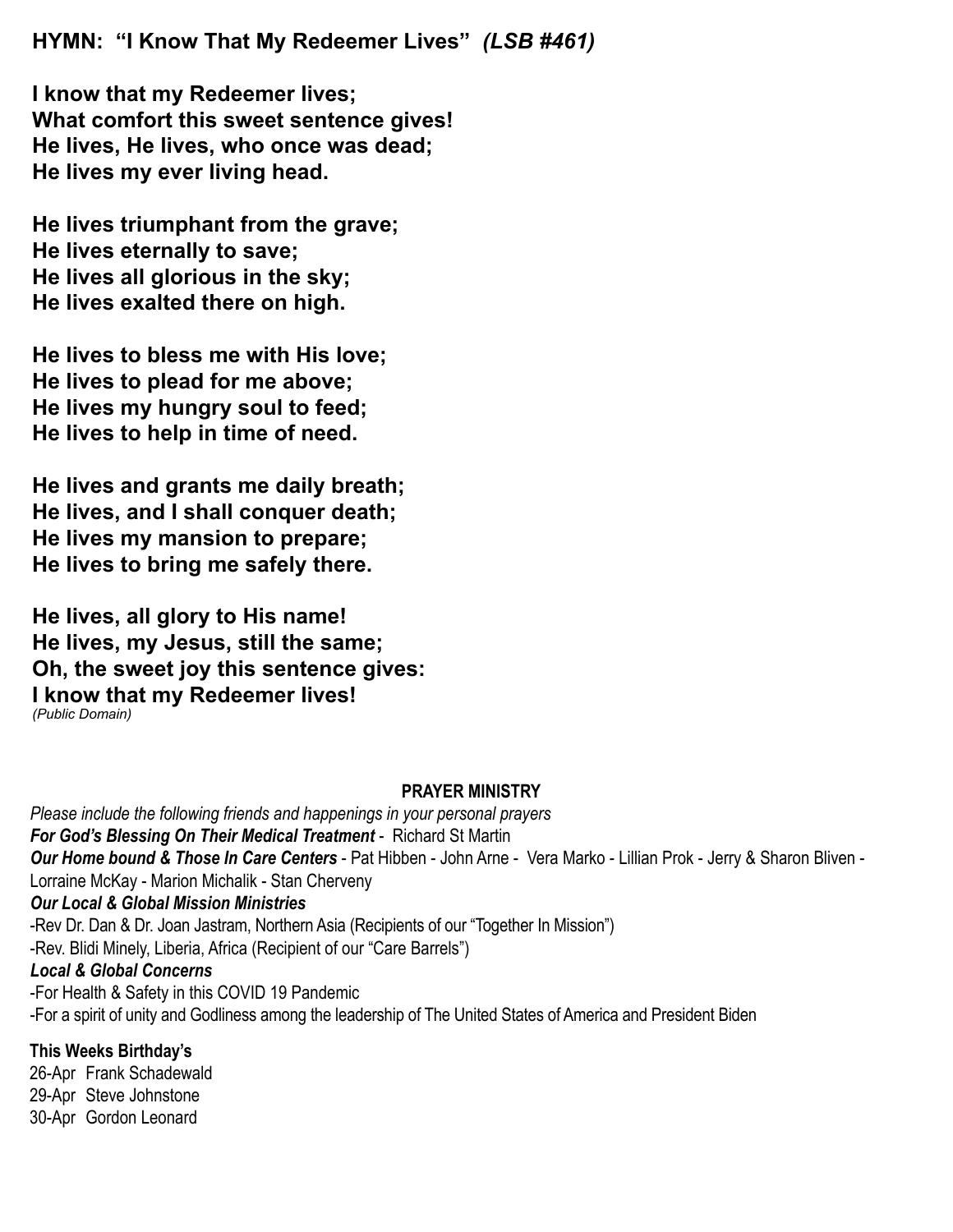# Please help us celebrate the CONFIRMATION of Jacob Charles Thiel

When: Sunday, May 1 - 11:30am-1:30pm Where: The Thiel House 3120 W 110th Street Bloomington, MN 55431 \* A light lunch and cake will be served. \*



## TUESDAY MAY 3, 2022 5 PM – 9 PM Tuesday Night Summer Rods Cruiz ' on 104th Street

Enjoy a family friendly outdoor evening with classic cars, friends, activities, music, food and beverages. Enjoy the classic cars and concessions fundraiser proceeds support Open Arms Christian Early childhood Center



**Adult Bible Class: Meets on Sundays at 8:30am-9:15am. Meets on Sundays at 8:30am-9:15am. Also meets on Tuesdays at 11am-noon. Also meets on Tuesdays at 11am-noon. Location: Church fellowship hall. Adult Bible Class: Adult Bible Class:** w meets on Tuesuays at Train-noom.<br>Leecties - Ohusek fellowskie hell **Adults** Oil **Meets on Sundays at 8:30am-9:15am.** 

Topic: Both classes are the same. **Example 20 You can consider the book of Ester** and the book of Ester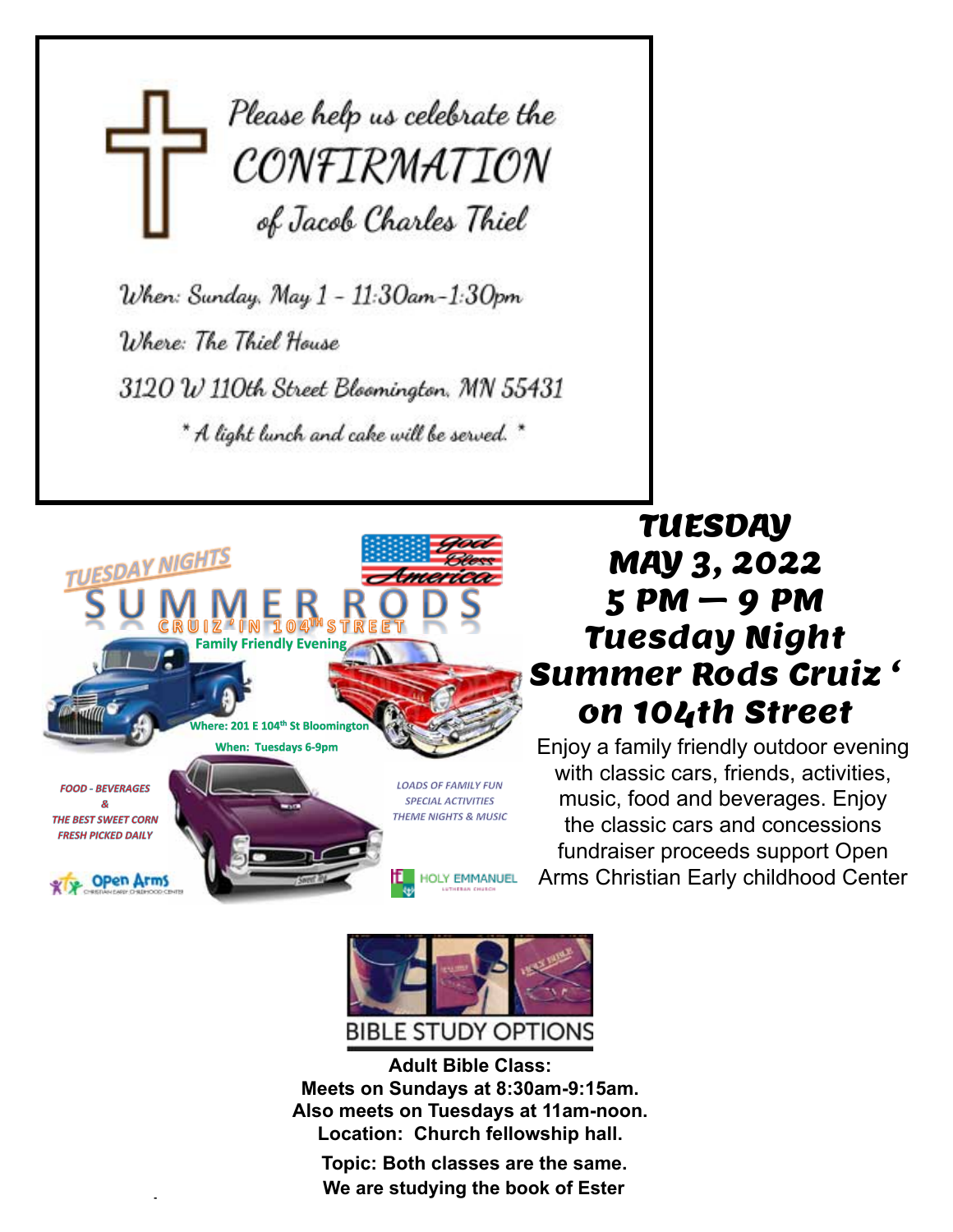### *Scripture References April 24, 2022*



#### Revelation 1:9-16

9 I, John, your brother and companion in the suffering and kingdom and patient endurance that are ours in Jesus, was on the island of Patmos because of the word of God and the testimony of Jesus. <sup>10</sup> On the Lord's Day I was in the Spirit, and I heard behind me a loud voice like a trumpet, 11 which said: "Write on a scroll what you see and send it to the seven churches: to Ephesus, Smyrna, Pergamum, Thyatira, Sardis, Philadelphia and Laodicea." <sup>12</sup> I turned around to see the voice that was speaking to me. And when I turned I saw seven golden lampstands, <sup>13</sup> and among the lampstands was someone "like a son of man," dressed in a robe reaching down to his feet and with a golden sash around his chest. 14 His head and hair were white like wool, as white as snow, and his eyes were like blazing fire. 15 His feet were like bronze glowing in a furnace, and his voice was like the sound of rushing waters. 16 In his right hand he held seven stars, and out of his mouth came a sharp double-edged sword. His face was like the sun shining in all its brilliance.

#### Hebrews 4:12

<sup>12</sup> For the word of God is living and active. Sharper than any double-edged sword.

#### Revelatiom 1:17a

<sup>17</sup> When I saw him, I fell at his feet as though dead...

#### Matthew 10:28

<sup>28</sup> Do not be afraid of those who kill the body but cannot kill the soul. Rather, be afraid of the One who can destroy both soul and body in hell.

#### Revelation 1:17b,18

<sup>17</sup> ...Then he placed his right hand on me and said: "Do not be afraid. I am the First and the Last. <sup>18</sup> I am the Living One; I was dead, and behold I am alive for ever and ever! And I hold the keys of death and Hades.